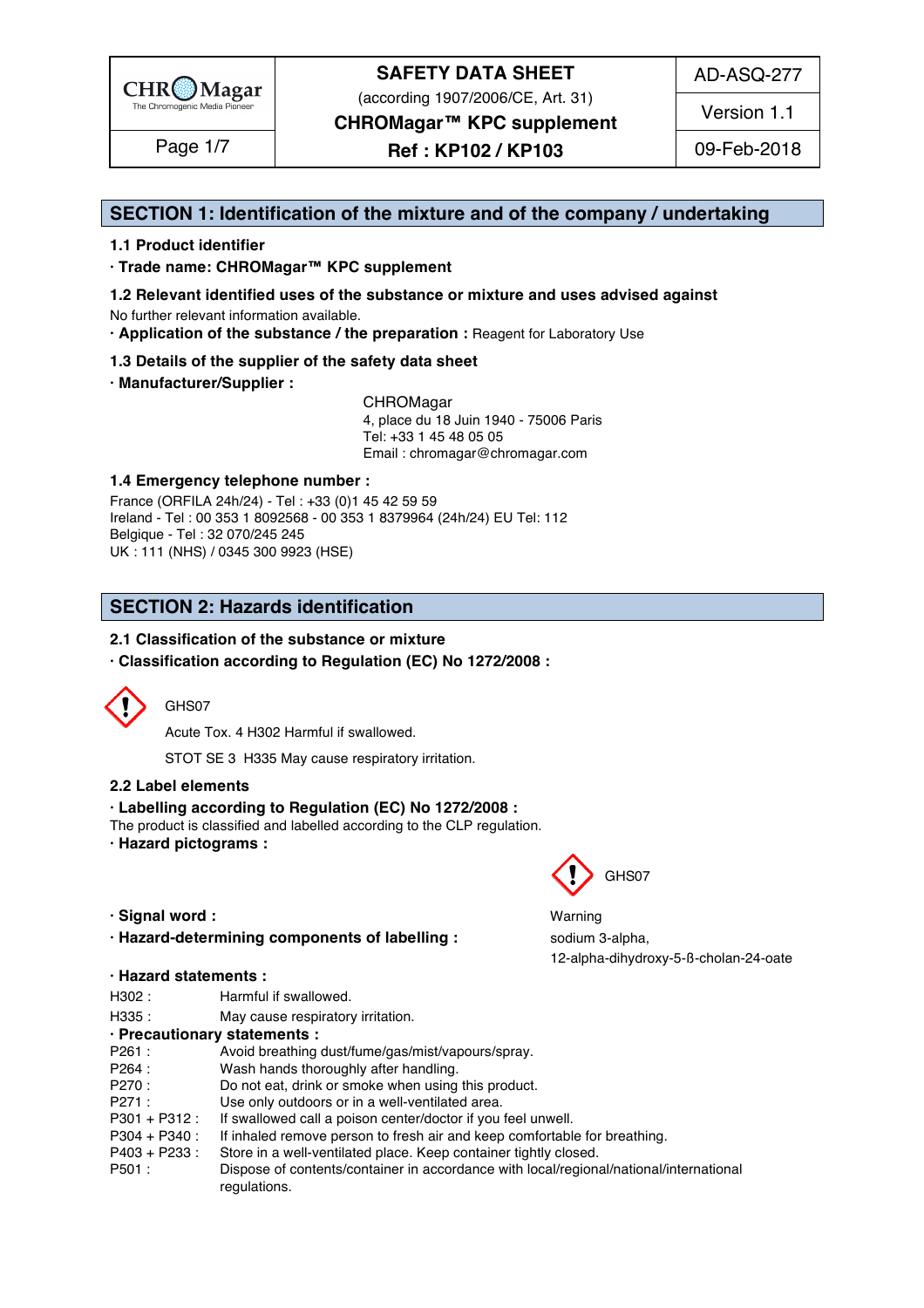

(according 1907/2006/CE, Art. 31)

AD-ASQ-277

**CHROMagar™ KPC supplement**

Page 2/7  $\begin{array}{|c|c|c|c|c|}\n\hline\n\text{Page 2/7} & \text{Ref : KP102 / KP103} \\
\hline\n\end{array}$  09-Feb-2018

Version 1.1

- · **Labelling of packages where the contents do not exceed 125 ml** 51
- · **Hazard pictograms** 52
- **· Signal word :** Warning 57
- **· Hazard-determining components of labelling : sodium 3-alpha,**
- **· Hazard statements :** Not classified as hazardous. 60

#### **· Precautionary statements :** 61

P301 + P312 : If swallowed call a poison center/doctor if you feel unwell.<br>P304 + P340 : If inhaled remove person to fresh air and keep comfortable

- If inhaled remove person to fresh air and keep comfortable for breathing.
- P403 + P233 : Store in a well-ventilated place. Keep container tightly closed.

#### **2.3 Other hazards** 65

- **· Results of PBT and vPvB assessment** 66
- **· PBT : a i i i c o i i i c o i o i o i o i o i o i o i o i o i o i o i o i o i o i o i o i o i o i o i o i o i o**
- 
- **· vPvB :** Not applicable. 68

### **SECTION 3: Composition / information on ingredients**

#### **3.2 Mixtures** 72 Mixtures 72 Mixtures 72 Mixtures 72 Mixtures 72 Mixtures 72 Mixtures 72 Mixtures 72 Mixtures 72 Mixtures 72 Mixtures 72 Mixtures 72 Mixtures 72 Mixtures 72 Mixtures 72 Mixtures 72 Mixtures 72 Mixtures 72

- 
- **· Dangerous components :** 74

**• Description : Wixture: consisting of the following components.** 733 and 733 and 733 and 733 and 733 and 733 and 733 and 733 and 733 and 733 and 733 and 733 and 733 and 733 and 733 and 733 and 733 and 733 and 733 and 7

CAS: 302-95-4 sodium 3-alpha, something the sodium 3-alpha, something the state of the solid state of the soli EINECS: 206-132-7  $\bigwedge$  12-alpha-dihydroxy-5-ß-cholan-24-oate Acute Tox. 4, H302; STOT SE 3, H335

| $\cdot$ SVHC :                         |  |
|----------------------------------------|--|
| $\cdot$ Additional information $\cdot$ |  |

 $\bullet$  SVHC  $\bullet$  **:** No 800  $\bullet$  No 800  $\bullet$  800  $\bullet$  800  $\bullet$  800  $\bullet$  800  $\bullet$  800  $\bullet$  800  $\bullet$  800  $\bullet$  800  $\bullet$  800  $\bullet$  800  $\bullet$  800  $\bullet$  800  $\bullet$  800  $\bullet$  800  $\bullet$  800  $\bullet$  800  $\bullet$  800  $\bullet$  800  $\bullet$  800  $\bullet$  800  $\bullet$ **Additional information :** For the wording of the listed risk phrases, refer to section 16.

#### **SECTION 4: First aid measures** 84

#### **4.1 Description of first aid measures** 85

| · General information :        | Position and transport stably in side position.<br>In case of irregular breathing or respiratory arrest provide artificial<br>respiration.                                                                                                 |
|--------------------------------|--------------------------------------------------------------------------------------------------------------------------------------------------------------------------------------------------------------------------------------------|
| · After excessive inhalation : | Provide fresh air; consult a doctor in case of medical complaints.                                                                                                                                                                         |
| · After skin contact:          | Generally the product does not irritate the skin.<br>In the event of irritation, to withdraw soiled clothing, to wash the parts<br>reached with soapy water, to rinse with large water.<br>If skin irritation continues, consult a doctor. |
| · After eye contact :          | Rinse opened eye for several minutes under running water.                                                                                                                                                                                  |
| · After swallowing:            | Do not induce vomiting; call for medical help immediately.                                                                                                                                                                                 |

#### **4.2 Most important symptoms and effects, both acute and delayed :** 96

No further relevant information available. 97

**4.3 Indication of any immediate medical attention and special treatment needed :** 98

No further relevant information available. 99

GHS07

12-alpha-dihydroxy-5-ß-cholan-24-oate 59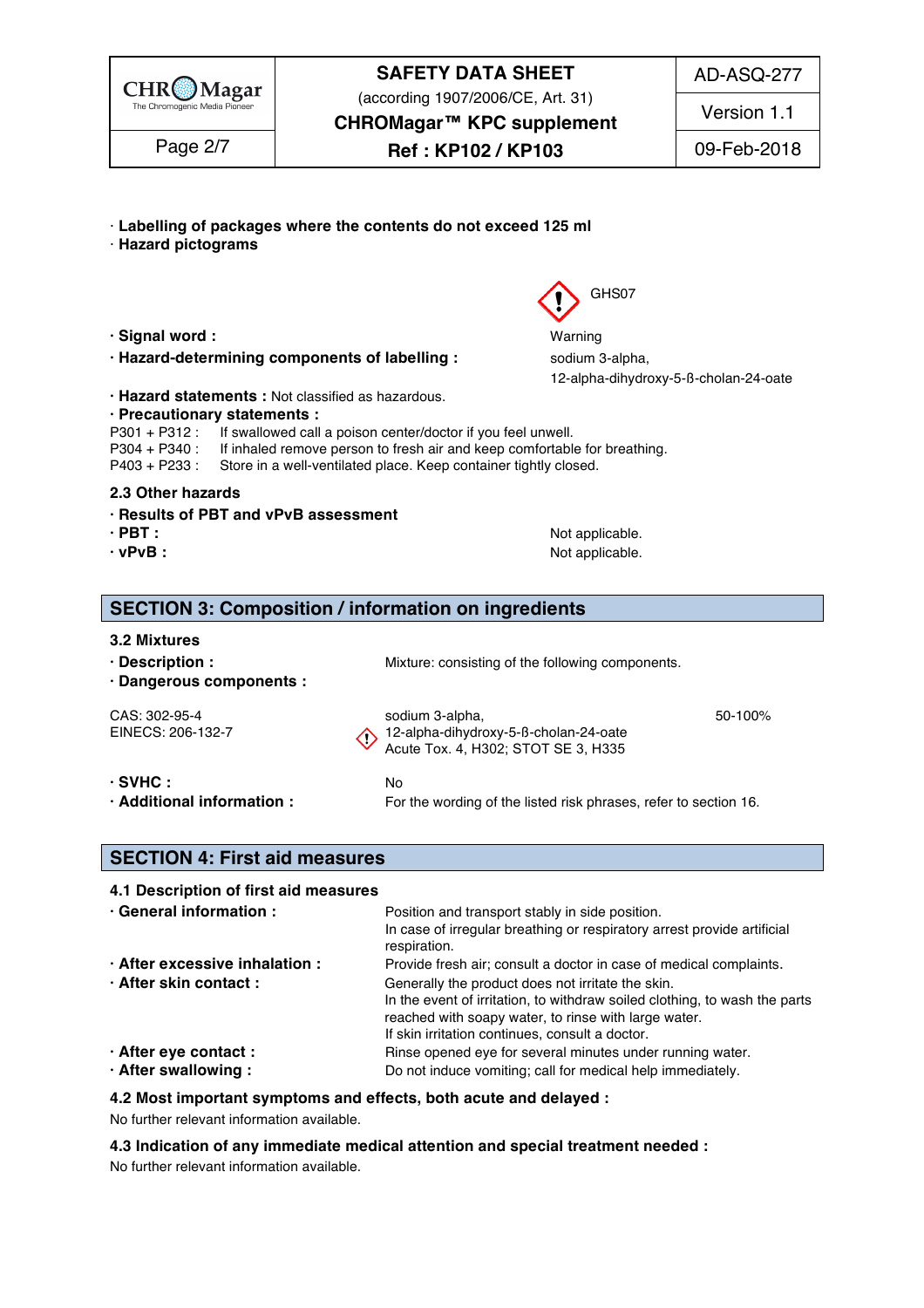

(according 1907/2006/CE, Art. 31)

AD-ASQ-277

**CHROMagar™ KPC supplement**

**Ref : KP102 / KP103** Page 3/7 09-Feb-2018

Version 1.1

### **SECTION 5: Firefighting measures**

#### **5.1 Suitable extinguishing agents :** 101

CO2, powder or water spray. Fight larger fires with water spray or alcohol resistant foam.

**5.2 Special hazards arising from the substance or mixture :** No further relevant information available.

#### **5.3 Advice for firefighters** 104

**· Protective equipment :** No special measures required.

### **SECTION 6: Accidental release measures**

#### **6.1 Personal precautions, protective equipment and emergency procedures :** 109

No special measures required. Avoid formation of dust.

#### **6.2 Environmental precautions :** 111

Do not allow product to reach sewage system or any water course. Dilute with plenty of water.

**6.3 Methods and material for containment and cleaning up : Pick up mechanically.** 

#### **6.4 Reference to other sections :** 114

See Section 7 for information on safe handling. 115 and 115 and 115 and 115 and 115 and 115 and 115 and 115 and 115 and 115 and 115 and 115 and 115 and 115 and 115 and 115 and 115 and 115 and 115 and 115 and 115 and 115 an See Section 8 for information on personal protective equipment.

See Section 13 for disposal information. 117 and 200 minutes are all the section of the section 13 for disposal information.

| <b>SECTION 7: Handling and storage</b>                                                                                                                                              |                                                                 |
|-------------------------------------------------------------------------------------------------------------------------------------------------------------------------------------|-----------------------------------------------------------------|
| 7.1 Precautions for safe handling:                                                                                                                                                  | Keep away from heat and direct sunlight.<br>Thorough dedusting. |
| · Information about fire - and explosion protection :                                                                                                                               | No special measures required.                                   |
| 7.2 Conditions for safe storage, including any incompatibilities :<br>· Storage:<br>· Requirements to be met by storerooms and receptacles : Store away from light and moisture. No | special requirements.                                           |
| · Information about storage in one common storage facility : Not required.<br>· Further information about storage conditions :                                                      | Store in cool,<br>dry conditions in well sealed receptacles.    |
| · Recommended storage temperature :                                                                                                                                                 | $2-8$ °C                                                        |
| 7.3 Specific end use(s) :                                                                                                                                                           | No further relevant information available.                      |

### **SECTION 8: Exposure controls / personal protection**

**· Additional information about design of technical facilities :** No further data; see section 7. 136

#### **8.1 Control parameters** 137

#### **· Ingredients with limit values that require monitoring at the workplace :** 138

The product does not contain any signifiant quantities of materials with critical values that have to be monitored at  $\epsilon$  the workplace. The mass of  $\epsilon$  is a set of  $\epsilon$  is a set of  $\epsilon$  is a set of  $\epsilon$  is a set of  $\epsilon$  is a set of  $\epsilon$  is a set of  $\epsilon$  is a set of  $\epsilon$  is a set of  $\epsilon$  is a set of  $\epsilon$  is a set of  $\epsilon$  is a set of  $\$ 

#### **· Additional information :** 141

The most current valid lists have been used as a basis for the production of this document.

#### **8.2 Exposure controls** 143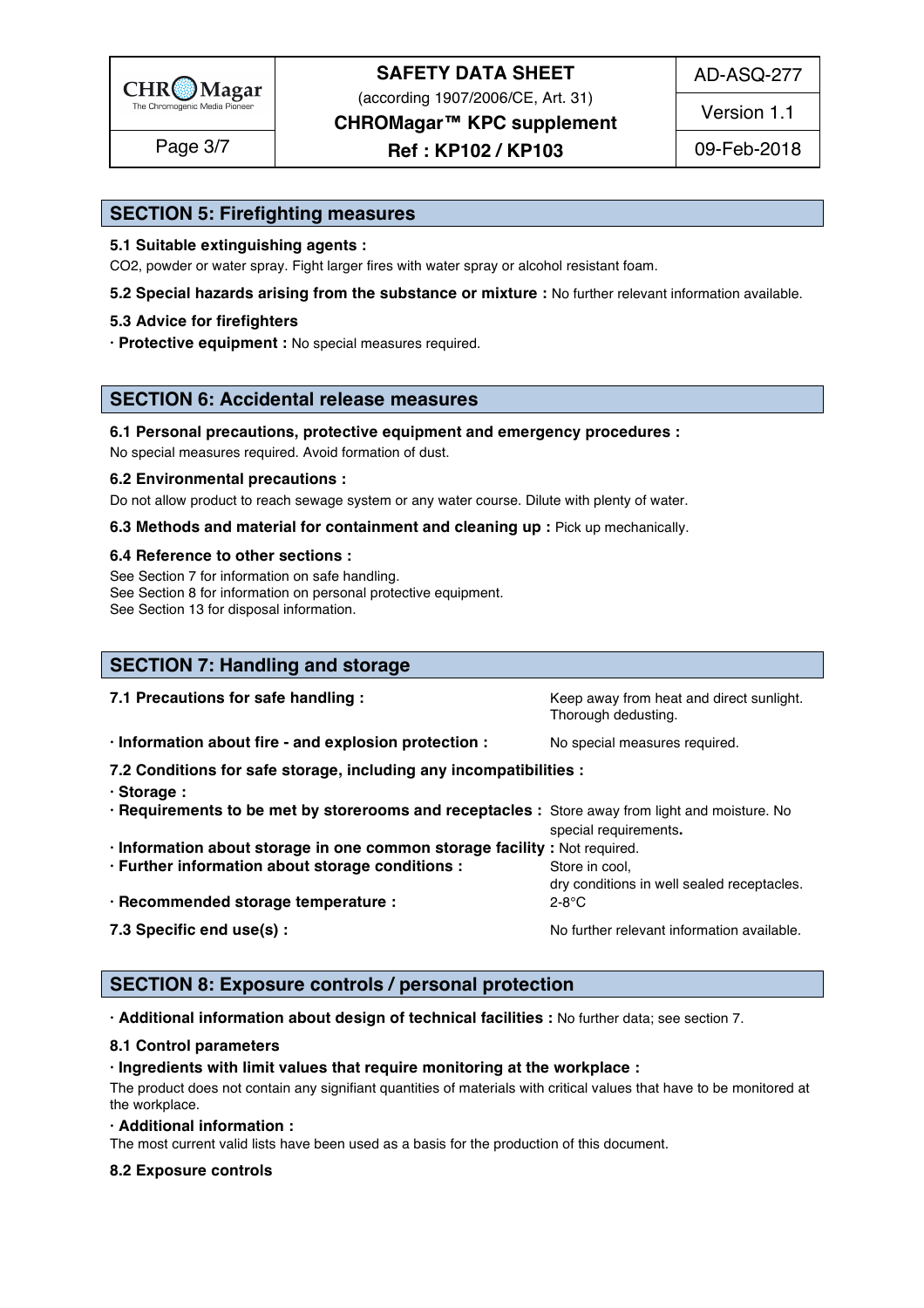

(according 1907/2006/CE, Art. 31)

AD-ASQ-277

Version 1.1

**CHROMagar™ KPC supplement**

## Page 4/7  $\begin{array}{|c|c|c|c|c|}\n\hline\n\text{Page 4/7} & \text{Ref : KP102 / KP103} \\
\hline\n\end{array}$  09-Feb-2018

#### **· Personal protective equipment :** 144

**· General protective and hygienic measures :** 145

The usual precautionary measures are to be adhered to when handling chemicals.

| nespirator |
|------------|
|            |
|            |
|            |
|            |
|            |

**Respiratory protection :** In case of brief exposure or low pollution use respiratory filter device. In case of intensive or longer exposure use self-contained respiratory protective device.

**Protection of hands :** Protective gloves.



Gloves material : Butyl rubber, BR **Eye protection :** Safety glasses.



**Body protection :** Protective work clothing.



EN374 gloves for chemicals.

# **SECTION 9: Physical and chemical properties**

9.1 Information on basic physical and chemical properties

| <b>General Information</b>          |                                               |  |
|-------------------------------------|-----------------------------------------------|--|
| $\cdot$ Appearance :                |                                               |  |
| Form :                              | Powder                                        |  |
| <b>Colour:</b>                      | Yellow                                        |  |
| $\cdot$ Odour :                     | Odourless                                     |  |
| · Odour threshold:                  | Not determined.                               |  |
| $\cdot$ pH-value :                  | Not applicable.                               |  |
| · Change in condition               |                                               |  |
| Melting point/Melting range :       | Undetermined.                                 |  |
| <b>Boiling point/Boiling range:</b> | Undetermined.                                 |  |
| · Flash point :                     | Not applicable.                               |  |
| · Flammability (solid, gaseous) :   | Not determined.                               |  |
| · Ignition temperature :            | Not applicable.                               |  |
| · Decomposition temperature :       | Not determined.                               |  |
| · Self-igniting:                    | Product is not self igniting.                 |  |
| · Danger of explosion :             | Product does not present an explosion hazard. |  |
| · Explosion limits :                |                                               |  |
| Lower:                              | Not determined.                               |  |
| Upper:                              | Not determined.                               |  |
| · Vapour pressure :                 | Not applicable.                               |  |
| · Density at 20°C:                  | $0.5 +/- 0.1$ g/cm <sup>3</sup>               |  |
| · Relative density:                 | Not determined.                               |  |
| · Vapour density:                   | Not applicable.                               |  |
|                                     |                                               |  |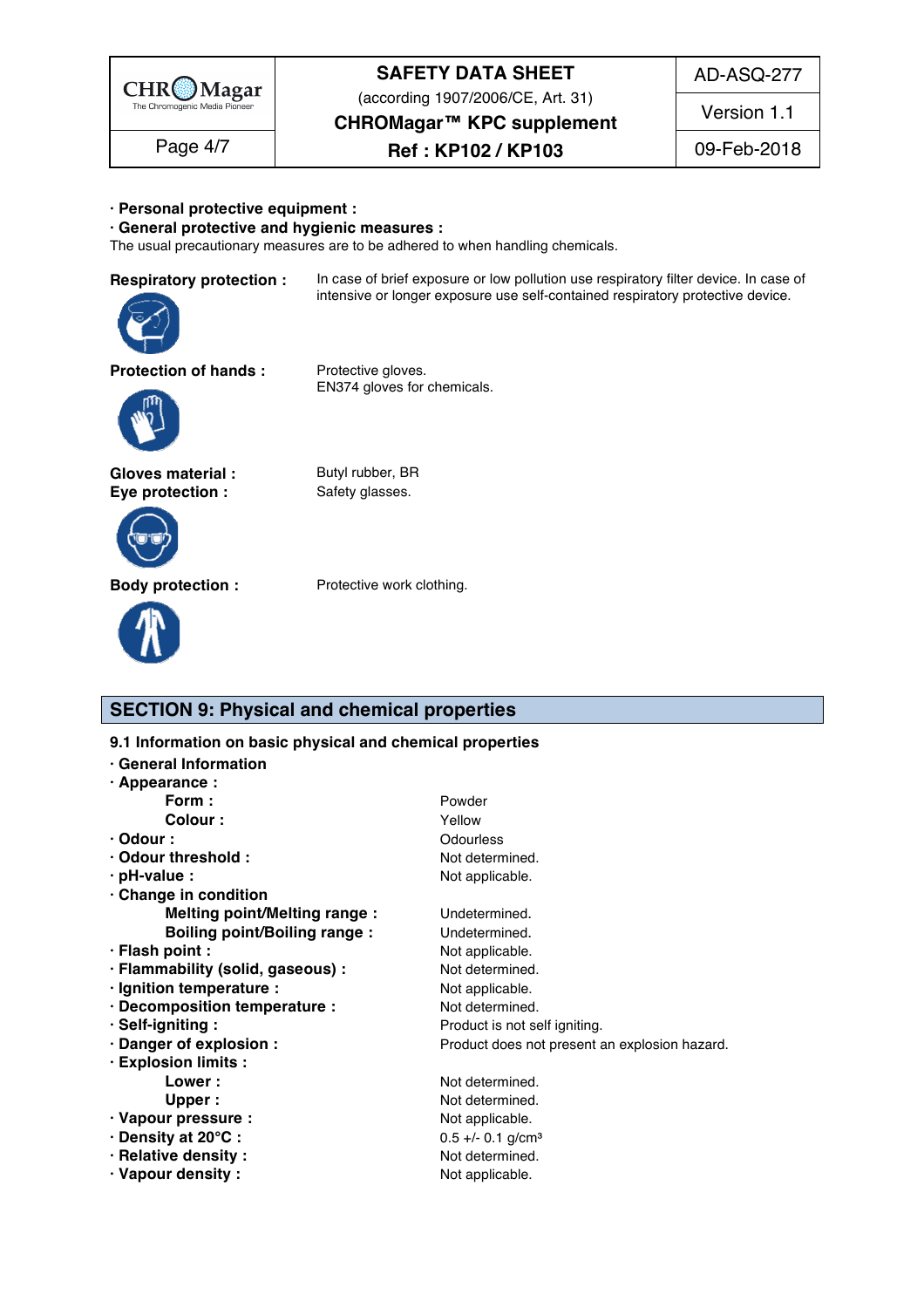

(according 1907/2006/CE, Art. 31)

AD-ASQ-277

**CHROMagar™ KPC supplement**

# **Ref : KP102 / KP103** Page 5/7 09-Feb-2018

Version 1.1

- **· Evaporation rate :**  $\qquad \qquad \text{Not applicable.}$
- **· Solubility in / Miscibility with water :** Partly soluble. 176
- **· Segregation coefficient (n-octanol/water) :** Not determined. 177
- 
- 
- 
- 

**· Viscosity :** 178 **Dynamic :** The contract of the contract of the contract of the contract of the contract of the contract of the contract of the contract of the contract of the contract of the contract of the contract of the contract of **Kinematic :** The contract of the Motor Motor applicable. The contract of the contract of the contract of the contract of the contract of the contract of the contract of the contract of the contract of the contract of the **9.2 Other information :** No further relevant information available.

| <b>SECTION 10: Stability and reactivity</b> |  |  |
|---------------------------------------------|--|--|
|---------------------------------------------|--|--|

**10.1 Reactivity :** No further relevant information available. 1852 and the set of the set of the Norther relevant information available.

**10.2 Chemical stability :** 186

| · Thermal decomposition / conditions to be avoided : |                                                                                    |
|------------------------------------------------------|------------------------------------------------------------------------------------|
|                                                      | No decomposition if used according to specifications.                              |
| 10.3 Possibility of hazardous reactions :            | No dangerous reactions known.                                                      |
| 10.4 Conditions to avoid :                           | No further relevant information available.                                         |
| 10.5 Incompatible materials :                        | No further relevant information available.                                         |
|                                                      | 10.6 Hazardous decomposition products : No dangerous decomposition products known. |

### **SECTION 11: Toxicological information**

### **11.1 Information on toxicological effects · Acute toxicity :** The Manual is extended in the Harmful if swallowed. 1972 and the Manual Section 1973 and the Manual Section 1973 and the Manual Section 1973 and the Manual Section 1973 and the Manual Section 1973 and  $\cdot$  **LD/LC50** values relevant for classification: 302-95-4 sodium 3-alpha,12-alpha-dihydroxy-5-ß-cholan-24-oate 199 Oral CD50 500 mg/kg (ATE) **· Primary irritant effect :** 202 **· On the skin : blue and the skin : Based on available data, the classification criteria are not met. • On the eyes : blue and a set of a set of available data, the classification criteria are not met. · Respiratory or skin sensitisation :** Based on available data, the classification criteria are not met. **· CMR effects (carcinogenity, mutagenicity and toxicity for reproduction) :** 206 **· Germ cell mutagenicity :** Based on available data, the classification criteria are not met. **· Reproductive toxicity :** Based on available data, the classification criteria are not met. **· STOT-single exposure :** Based on available data, the classification criteria are not met. **· STOT-repeated exposure :** Based on available data, the classification criteria are not met. **· Aspiration hazard :** Based on available data, the classification criteria are not met.

# **SECTION 12: Ecological information**

# **12.1 Toxicity** 215 **· Aquatic toxicity : We are all the COV COVERTY COVERTY And SALE ACCORDING TO A RETAINING THE PROOF COVERTY COVERTY CONTRACT ACCORDING TO A RETAINING THE PROOF COVERTY CONTRACT A RETAINING THE PROOF COVERTY CONTRACT A R 12.2 Persistence and degradability :** No further relevant information available. **12.3 Bioaccumulative potential :** No further relevant information available. **12.4 Mobility in soil : No further relevant information available.** 219. The same of the state of the state of the state of the state of the state of the state of the state of the state of the state of the state of the **· Additional ecological information :** 220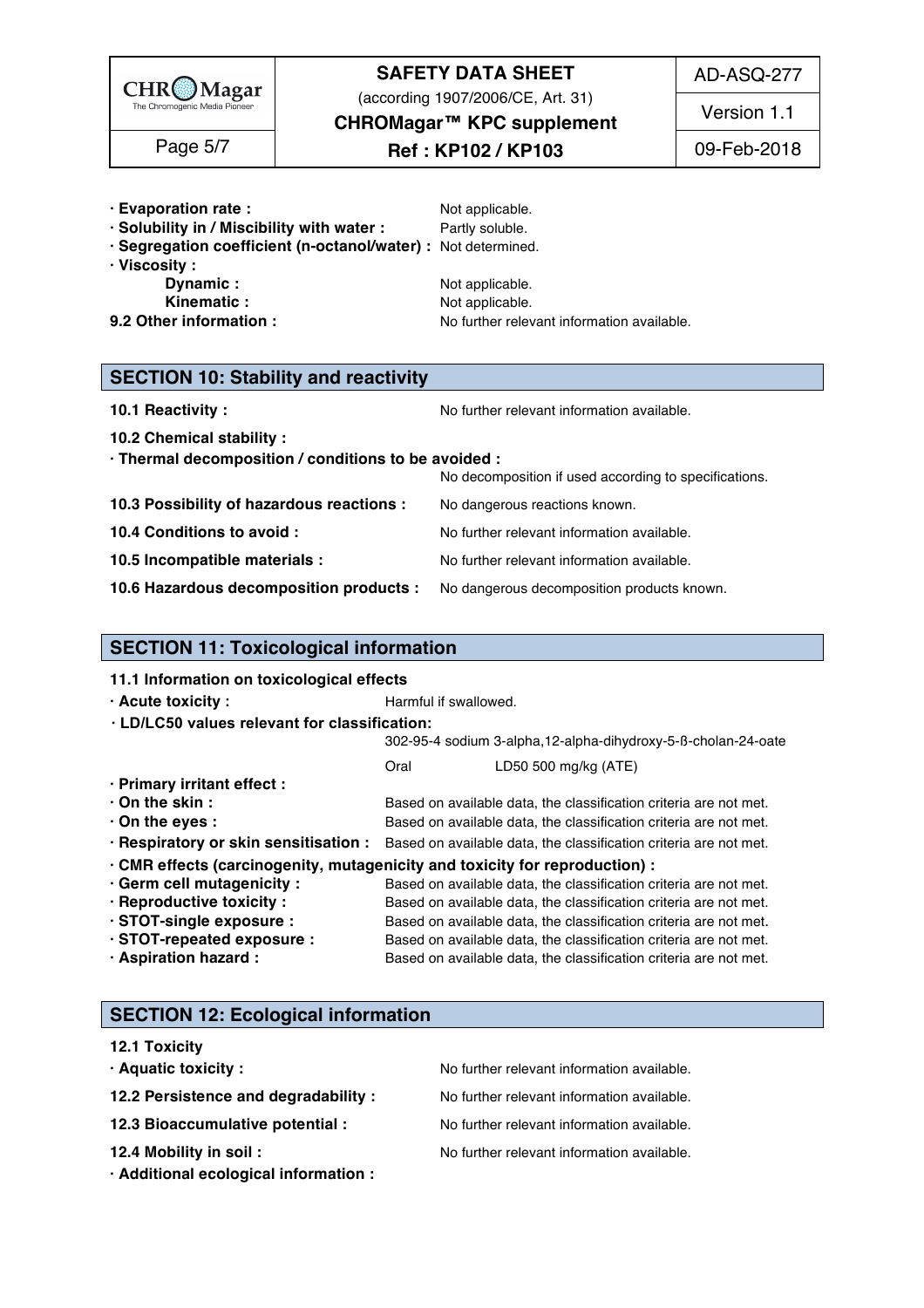

(according 1907/2006/CE, Art. 31)

AD-ASQ-277

**CHROMagar™ KPC supplement**

# **Ref : KP102 / KP103** Page 6/7 09-Feb-2018

Version 1.1

**• General notes : Communist Communist Communist Communist Communist Communist Communist Communist Communist Communist Communist Communist Communist Communist Communist Communist Communist Communist Communist Communist C** 

- **12.5 Results of PBT and vPvB assessment**
- 
- 

**· PBT :** Not applicable. 223 **· vPvB :** Not applicable. 224

**12.6 Other adverse effects :** No further relevant information available.

### **SECTION 13: Disposal considerations**

**13.1 Waste treatment methods** 229

- **· Recommendation : Must be specially treated according to official regulations..**
- 
- **· Recommendation : Disposal must be made according to official regulations.**

**· Uncleaned packaging :** 231

**SECTION 14: Transport information** 

| 14.1 UN-Number<br>· ADR, ADN, IMDG, IATA :                            | Void            |  |  |
|-----------------------------------------------------------------------|-----------------|--|--|
| 14.2 UN proper shipping name<br>· ADR, ADN, IMDG, IATA :              | Void            |  |  |
| 14.3 Transport hazard class(es)<br>· ADR, ADN, IMDG, IATA<br>· Class: | Void            |  |  |
| 14.4 Packing group<br>$\cdot$ ADR, IMDG, IATA :                       | Void            |  |  |
| 14.5 Environmental hazards :                                          | Not applicable. |  |  |
| 14.6 Special precautions for user :                                   | Not applicable. |  |  |

14.7 Transport in bulk according to Annex II of Marpol and the IBC Code : Not applicable.

**· UN "Model Regulation":** Void 248

### **SECTION 15: Regulatory information**

**15.1 Safety, health and environmental regulations/legislation specific for the mixture :** 252

**· Directive 2012/18/EU** 253

**· Named dangerous substances - ANNEX I :** None of the ingredients is listed. 254

**15.2 Chemical safety assessment :** A Chemical Safety Assessment has not been carried out.

## **SECTION 16: Other information** 258

This information is based on our present knowledge. However, this shall not constitute a guarantee for any specific product features and shall not establish a legally valid contractual relationship.